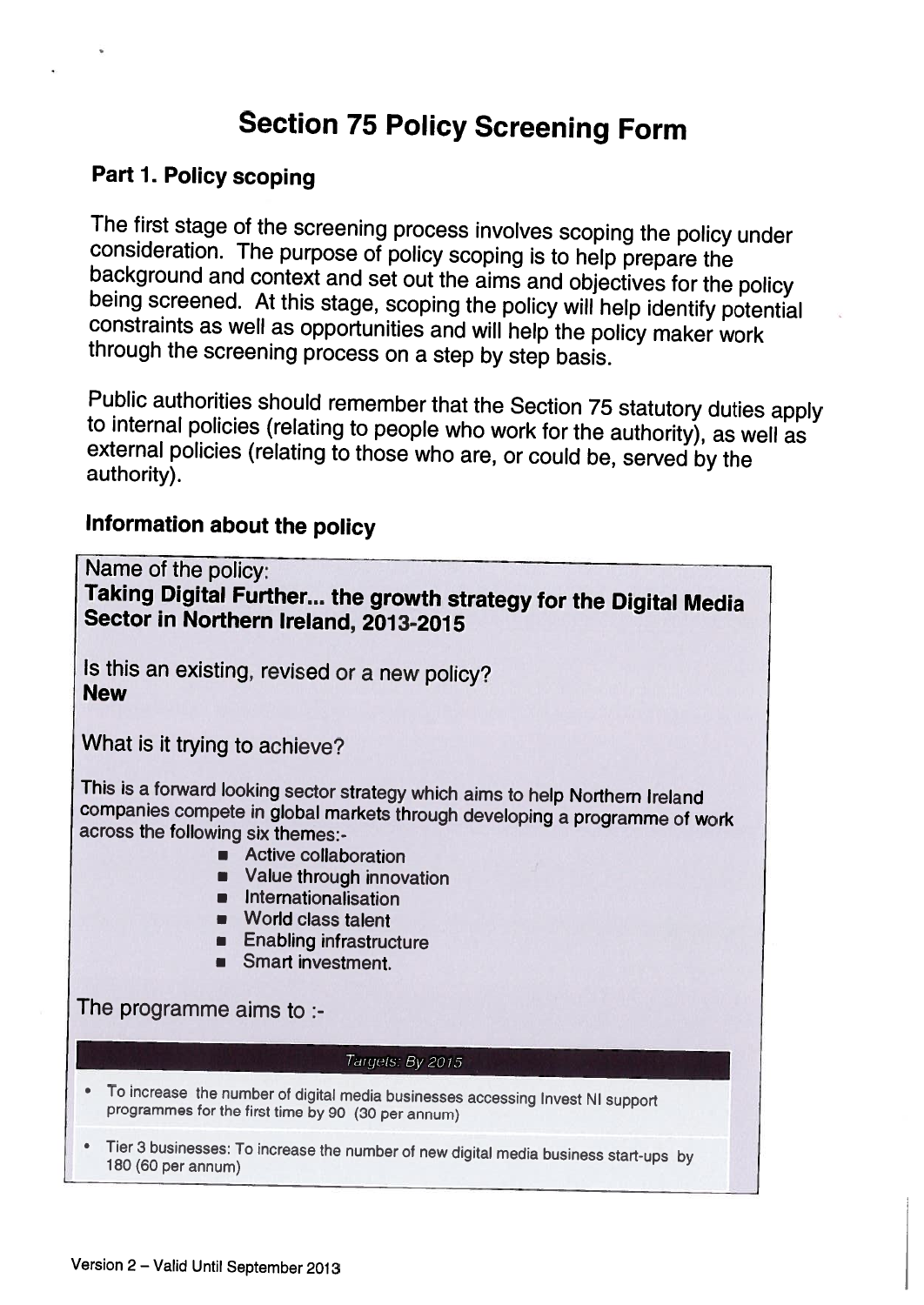# Implementation factors

Are there any factors which could contribute to/detract from the intended aim/outcome of the policy/decision?

If yes, are they



financial

legislative

other, please specify New HM Treasury policies relating to Digital Media, such as Creative Industry tax credits, may impact on the strategy; this will be considered in any future review.

# Main stakeholders affected

Who are the internal and external stakeholders (actual or potential) that the policy will impact upon?



staff



service users



other public sector organisations

voluntary/community/trade unions

\*other, please specify - Momentum; Digital Circle; Digital Derry;

# Other policies with <sup>a</sup> bearing on this policy

• what are they? Digital NI 2020 2010-2013 Digital Content Strategy "Building the Foundations" 2008-2011 Northern Ireland Screen "Driving Global Growth" Strategy 2010-2014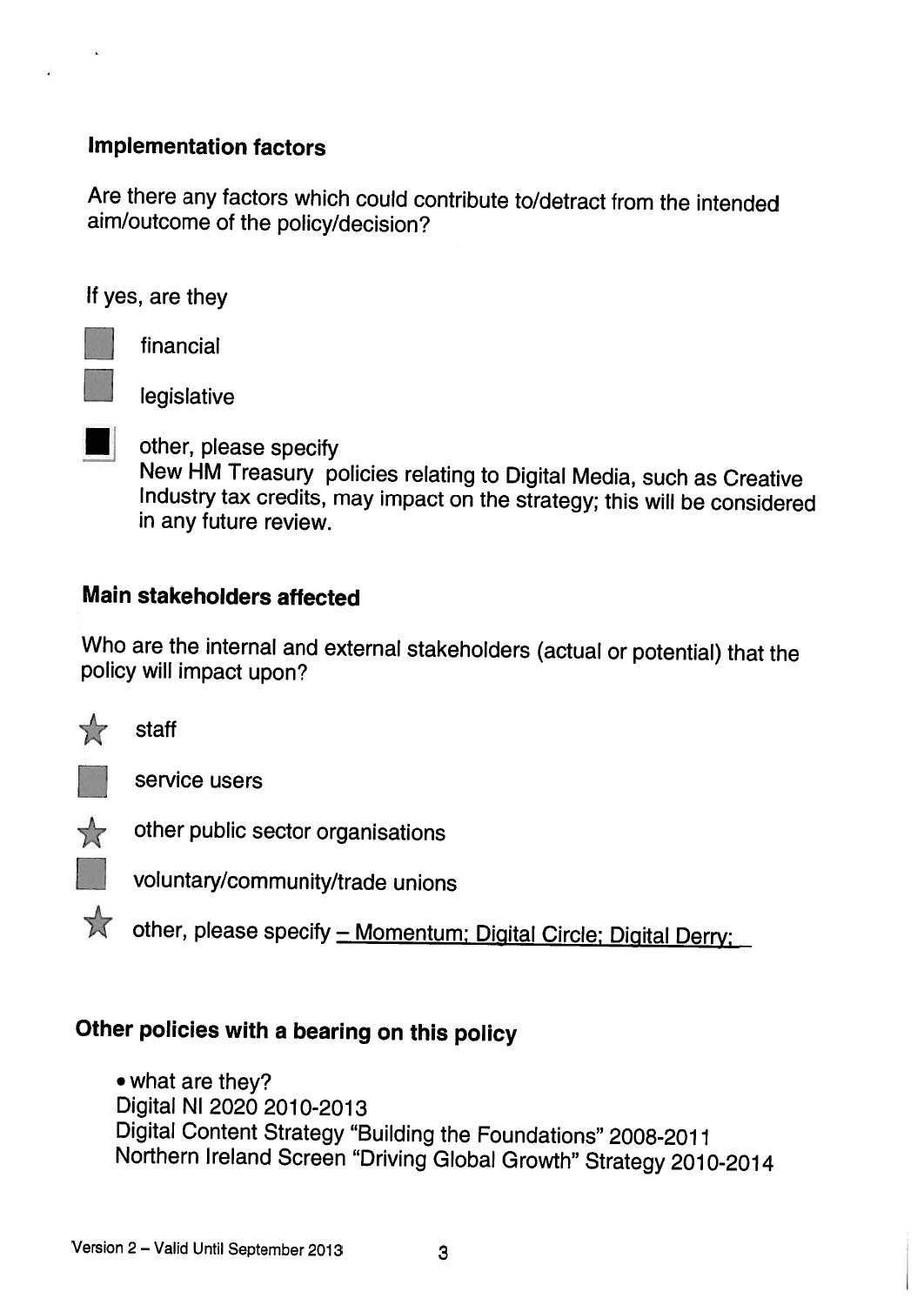| Age                        | Previous related programmes, specifically the<br><b>Collaborative Networks Programme, have informed</b><br>this policy. As had the interim evaluation of NI Screen.<br>There is no evidence of adverse impact on this S75<br>Category.                                                                                                                  |
|----------------------------|---------------------------------------------------------------------------------------------------------------------------------------------------------------------------------------------------------------------------------------------------------------------------------------------------------------------------------------------------------|
| <b>Marital status</b>      | Previous related programmes, specifically the<br><b>Collaborative Networks Programme, have informed</b><br>this policy. As had the interim evaluation of NI Screen.<br>There is no evidence of adverse impact on this S75<br>Category.                                                                                                                  |
| Sexual orientation         | Previous related programmes, specifically the<br><b>Collaborative Networks Programme, have informed</b><br>this policy. As had the interim evaluation of NI Screen.<br>There is no evidence of adverse impact on this S75<br>Category.                                                                                                                  |
| Men and women<br>generally | Previous related programmes, specifically the<br><b>Collaborative Networks Programme, have informed</b><br>this policy. As had the interim evaluation of NI Screen.<br>There is no evidence of adverse impact on this S75<br>Category.                                                                                                                  |
| <b>Disability</b>          | Previous related programmes, specifically the<br><b>Collaborative Networks Programme, have informed</b><br>this policy. As has the interim evaluation of NI Screen.<br>There is no evidence of adverse impact on this S75<br>Category.<br>However, all corporate literature will be available in<br>alternative formats. Reasonable adjustments will be |
| Dependants                 | made on request.<br>Previous related programmes, specifically the<br><b>Collaborative Networks Programme, have informed</b><br>this policy. As had the interim evaluation of NI Screen.<br>There is no evidence of adverse impact on this S75<br>Category.                                                                                              |

 $\bar{a}$ 

ğ,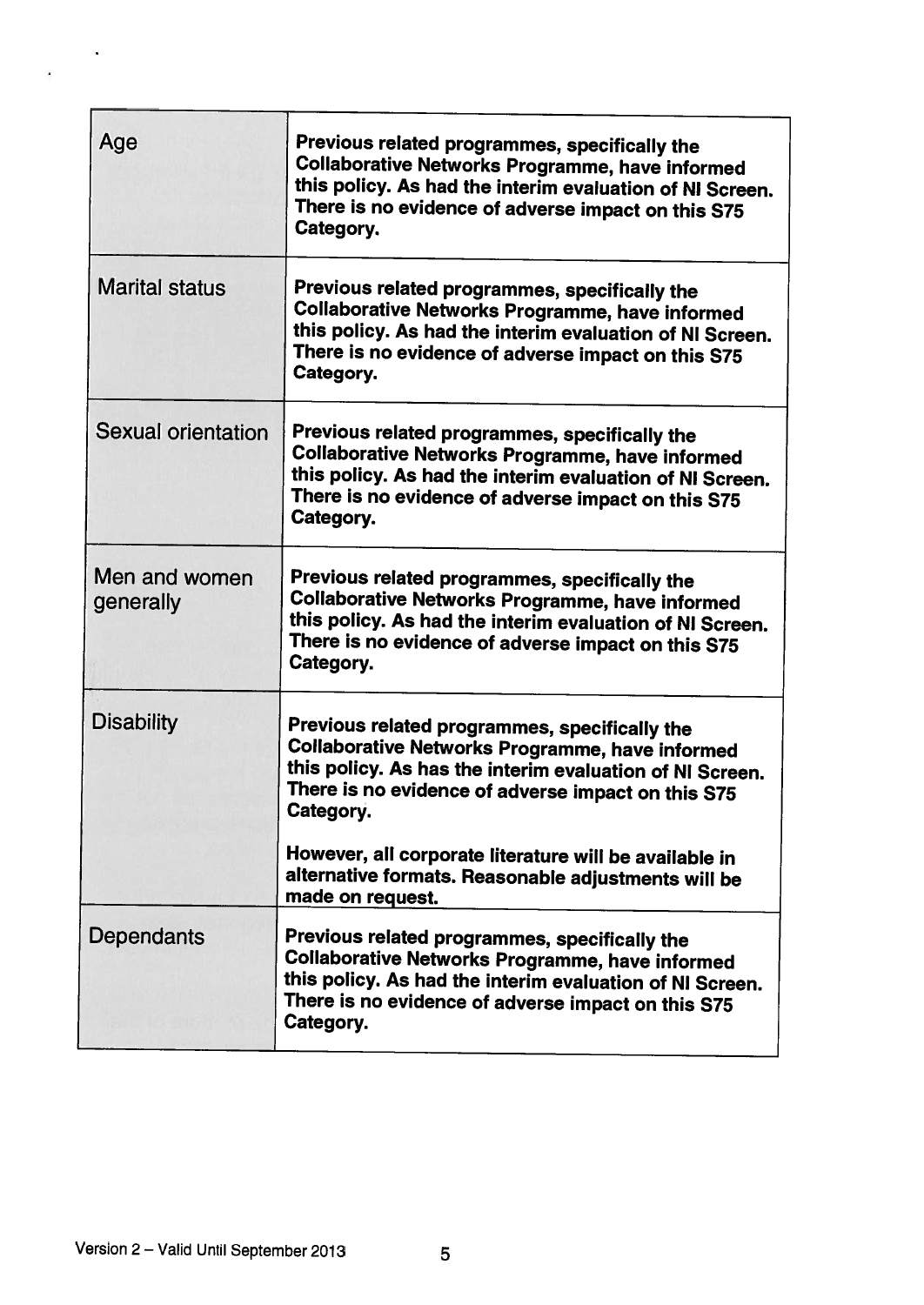• the introduction of an alternative policy to better promote equality of<br>opportunity and/or good relations.

# In favour of <sup>a</sup> 'major' impact

- a) The policy is significant in terms of its strategic importance;
- b) Potential equality impacts are unknown, because, for example, there is insufficient data upon which to make an assessment or because they are complex, and it would be appropriate to conduct an equality impact assessment in order to better assess them;
- c) Potential equality and/or good relations impacts are likely to be adverse including those who are marginalised or disadvantaged;
- d) Further assessment offers <sup>a</sup> valuable way to examine the evidence and develop recommendations in respect of <sup>a</sup> policy about which there are concerns amongst affected individuals and representative groups, for example in respect of multiple identities;
- e) The policy is likely to be challenged by way of judicial review;
- f) The policy is significant in terms of expenditure.

#### In favour of 'minor' impact

- a) The policy is not unlawfully discriminatory and any residual potential impacts on people are judged to be negligible;
- b) The policy, or certain proposals within it, are potentially unlawfully discriminatory, but this possibility can readily and easily be eliminated by making appropriate changes to the policy or by adopting appropriate mit
- c) Any asymmetrical equality impacts caused by the policy are intentional because they are specifically designed to promote equality of opportunity for particular groups of disadvantaged people;
- d) By amending the policy there are better opportunities to better promote equality of opportunity and/or good relations.

#### In favour of none

a) The policy has no relevance to equality of opportunity or good relations.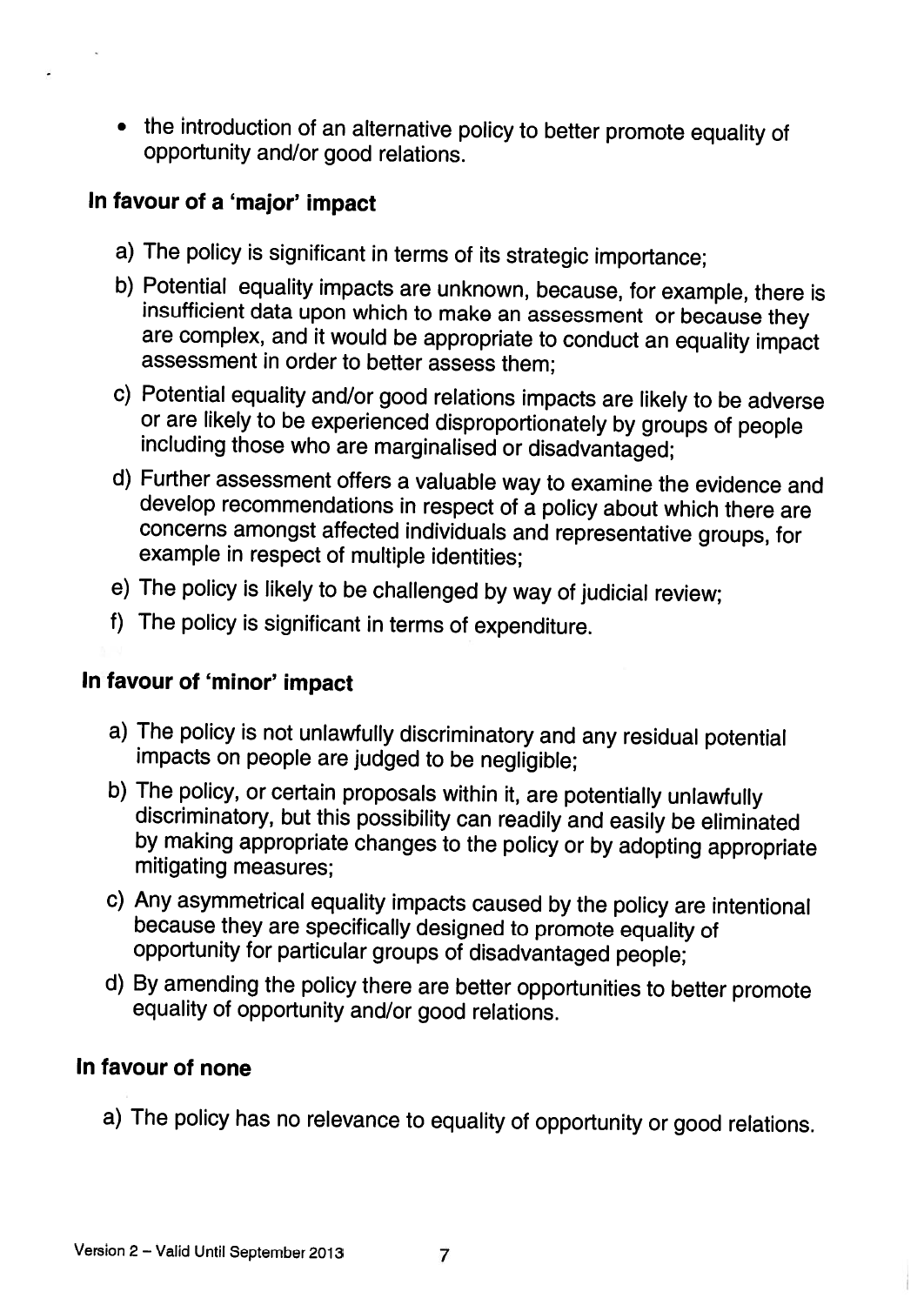# Screening questions

i.

 $\ddot{\phantom{0}}$ 

| 1<br>What is the likely impact on equality of opportunity for those affected by this<br>policy, for each of the Section 75 equality categories? minor/major/none          |                               |                                                                                                                                                           |  |  |  |
|---------------------------------------------------------------------------------------------------------------------------------------------------------------------------|-------------------------------|-----------------------------------------------------------------------------------------------------------------------------------------------------------|--|--|--|
| Section 75<br>category                                                                                                                                                    | Details of policy impact      | Level of impact?<br>minor/major/none                                                                                                                      |  |  |  |
| <b>ALL</b>                                                                                                                                                                | None anticipated at this time | <b>None</b>                                                                                                                                               |  |  |  |
| $\overline{2}$<br>Are there opportunities to better promote equality of opportunity for people<br>within the Section 75 equalities categories?                            |                               |                                                                                                                                                           |  |  |  |
| Section 75<br>category                                                                                                                                                    | If Yes, provide details       | If No, provide reasons                                                                                                                                    |  |  |  |
| <b>ALL</b>                                                                                                                                                                |                               | No this strategy does not lend itself<br>to particular promotion in this area<br>and is applicable across the entire<br>digital industry within N Ireland |  |  |  |
| 3<br>To what extent is the policy likely to impact on good relations between people of<br>different religious belief, political opinion or racial group? minor/major/none |                               |                                                                                                                                                           |  |  |  |
| Good<br>relations<br>category                                                                                                                                             | Details of policy impact      | Level of impact minor/major/none                                                                                                                          |  |  |  |
| <b>ALL</b>                                                                                                                                                                | None anticipated at this time | <b>None</b>                                                                                                                                               |  |  |  |
| Are there opportunities to better promote good relations between people of<br>different religious belief, political opinion or racial group?                              |                               |                                                                                                                                                           |  |  |  |
| Good<br>relations<br>category                                                                                                                                             | If Yes, provide details       | If No, provide reasons                                                                                                                                    |  |  |  |
| <b>ALL</b>                                                                                                                                                                |                               | No this strategy does not lend itself<br>to particular promotion in this area<br>and is applicable across the entire<br>digital industry within N Ireland |  |  |  |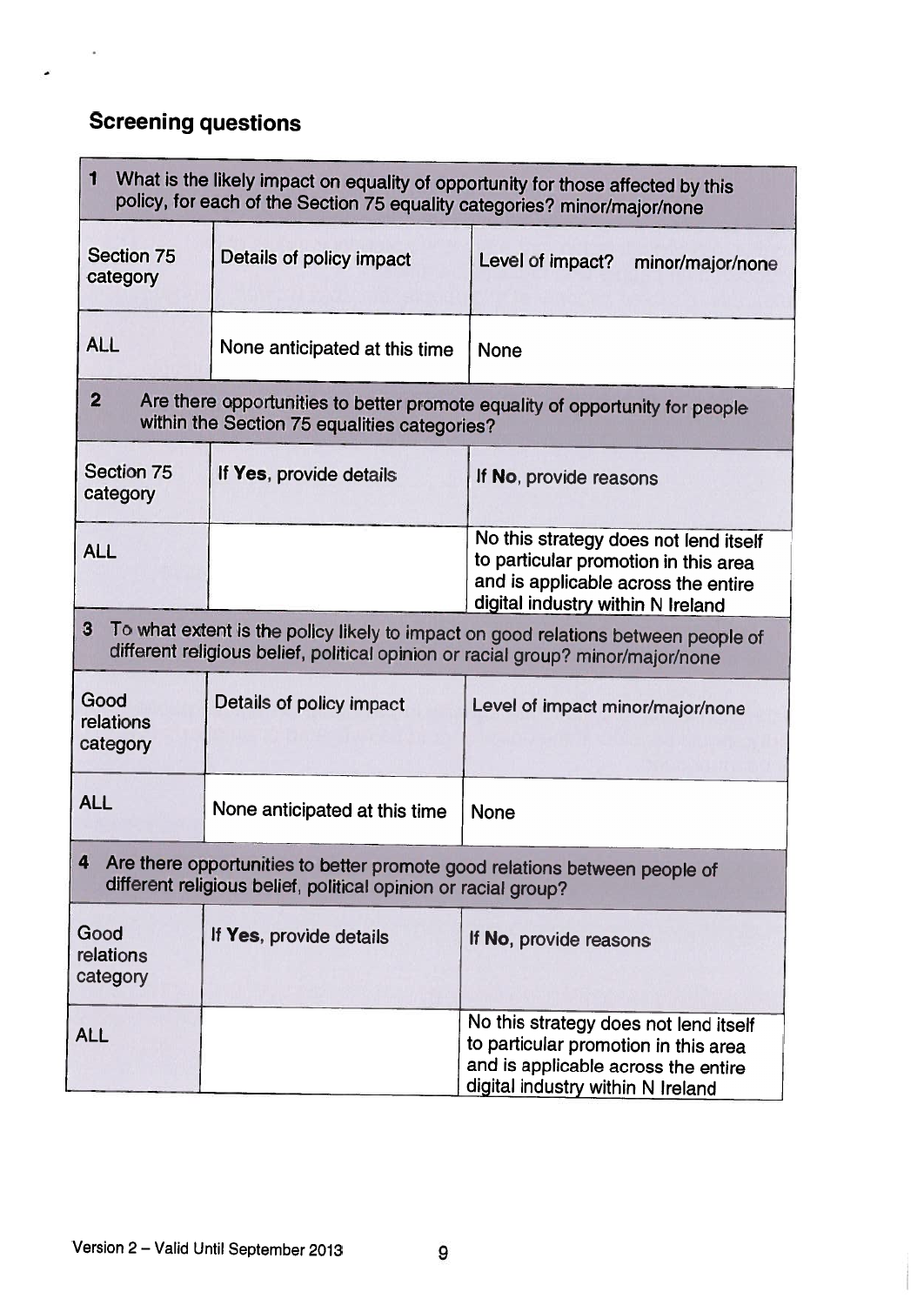All public authorities' equality schemes must state the authority's arrangements for assessing and consulting on the likely impact of policies adopted or propose<sup>d</sup> to be adopted by the authority on the promotion of equality of opportunity. The Commission recommends screening and equality impact assessment as the tools to be utilised for such assessments. Further advice on equality impact assessment may be found in <sup>a</sup> separate Commission publication: Practical Guidance on Equality Impact Assessment.

### Mitigation

When the public authority concludes that the likely impact is 'minor' and an equality impact assessment is not to be conducted, the public authority may consider mitigation to lessen the severity of any equality impact, or the introduction of an alternative policy to better promote equality of opportunity or good relations.

Can the policy/decision be amended or changed or an alternative policy introduced to better promote equality of opportunity and/or goo<sup>d</sup> relations?

If so, give the reasons to support your decision, together with the proposed changes/amendments or alternative policy.

None necessary

#### Timetabling and prioritising

Factors to be considered in timetabling and prioritising policies for equality impact assessment

If the policy has been 'screened in' for equality impact assessment, then <sup>p</sup>lease answer the following questions to determine its priority for timetabling the equality impact assessment.

On <sup>a</sup> scale of 1-3, with <sup>1</sup> being the lowest priority and <sup>3</sup> being the highest, assess the policy in terms of its priority for equality impact assessment.

| <b>Priority criterion</b>                                   | Rating<br>$(1-3)$ |
|-------------------------------------------------------------|-------------------|
| <b>Effect on equality of opportunity and good relations</b> |                   |
| Social need                                                 |                   |